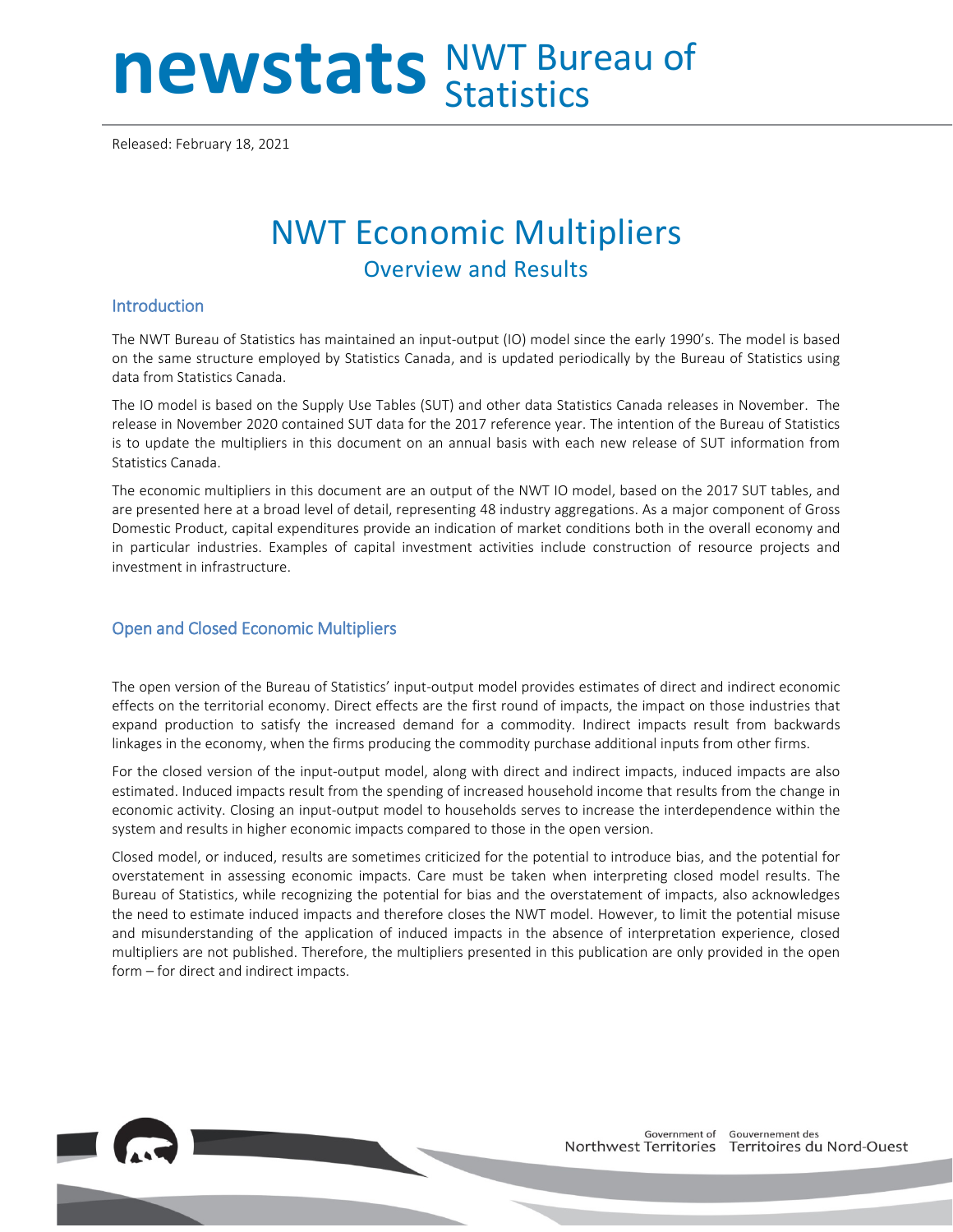#### Economic Multipliers (Intensity Ratios)

Economic multipliers are most commonly used to estimate the economic impacts associated with establishing a new firm in a particular industry or with the expansion, contraction or closure of existing firms.

When estimating economic impacts, it is preferable to use multipliers to make relative, rather than absolute, comparisons. Multipliers are more properly used to determine which of several activities would have the largest economic impact rather than to estimate the absolute level of economic impact for a single activity. Where multipliers are used to estimate the impacts of a single activity, the results should be treated only as general estimates, indicating the order of magnitude of the impacts rather than exact levels. The economic multipliers presented in this report are expressed as intensity ratios.

#### Calculating Intensity Ratios

Intensity ratios are calculated by dividing the total (direct and indirect) economic impact due to some change in consumption or output, by the change in consumption or output. For example, if an industry increases its output by \$2 million and this leads to an increase of \$1.5 million in total territorial GDP, the GDP intensity ratio for that industry would be 0.75 (that is, \$1.5 million / \$2.0 million). Due to the significant leakages in the territorial economy (reliance on imports), territorial intensity ratios for industries are usually less than one.

Two important points to note when examining the intensity ratio tables are that:

1. The GDP ratio is generally, but not always, a larger number than the labour income ratio. This is because labour income is a component of GDP. Estimates of GDP are largely comprised of three sub-components: labour income, corporation profits before taxes, and capital consumption allowance (i.e., depreciation), with the latter two grouped as a component referred to as 'surplus'. Therefore, the larger the (positive) difference between the GDP and labour income intensity ratios, the larger is the share of 'surplus' - i.e., profit and depreciation - for that industry.

2. The labour income intensity ratio is lower for industries with relatively high use of technology (i.e., machinery, etc.) use – e.g., diamond mining. Conversely, higher labour income intensity ratios imply lower levels of technology use – e.g., retail trade.

The intensity ratios included in this report are appropriate to use for very general assessments of economic impacts. For more comprehensive assessments, the NWT Bureau of Statistics should be contacted to provide IO simulations using the more detailed information embodied in the IO model. As well, the Bureau of Statistics maintains current expertise in the use of IO models and multipliers, and is therefore in a position to offer guidance in the interpretation of IO results.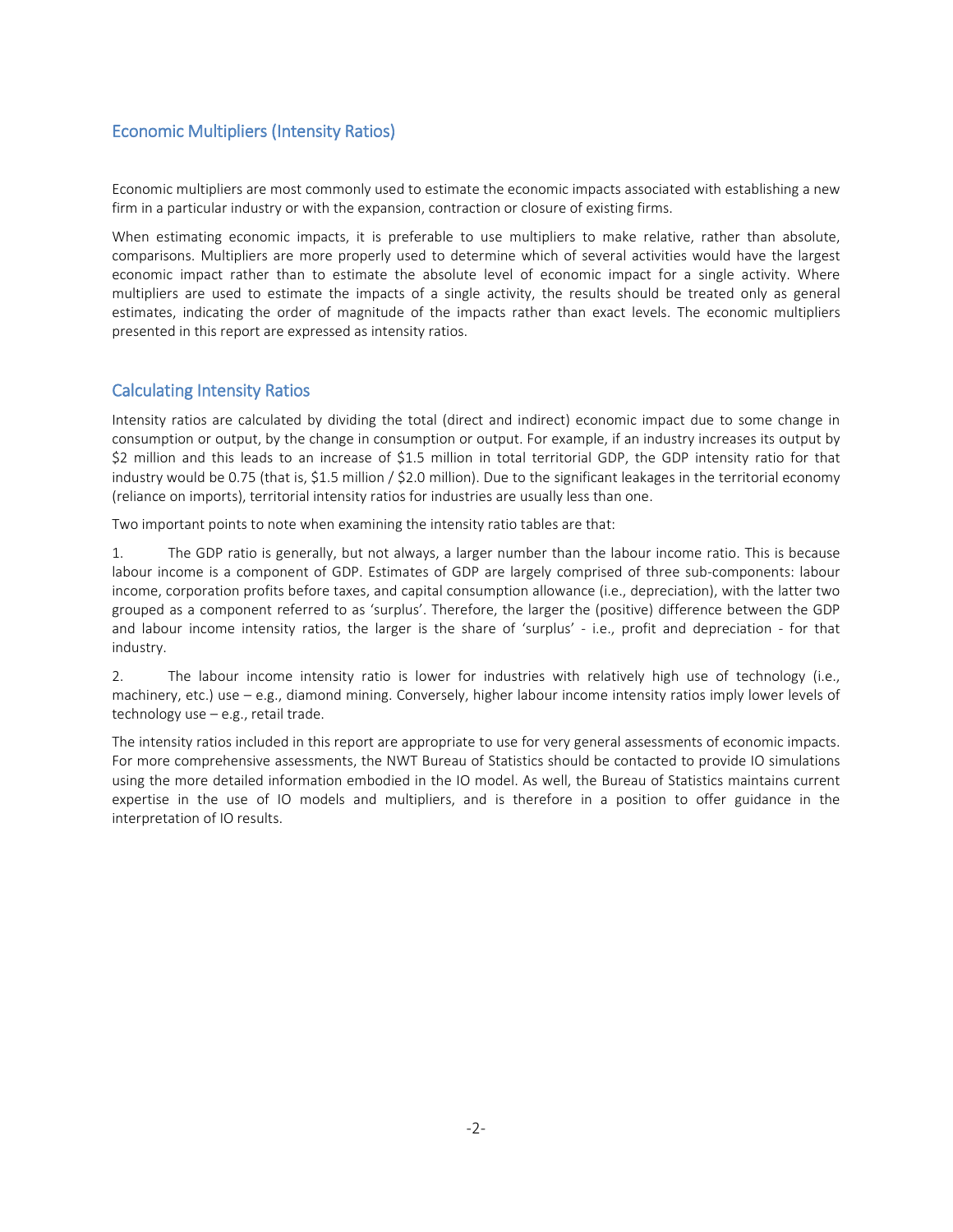#### Using the Intensity Ratios

Below are two brief examples that demonstrate how to use the intensity ratio table contained in the report.

#### Example 1: Construction Industry Expansion

Intensity ratios are often used when all that is known about a project is the gross change in economic activity. For example, if there were a \$100 million increase expected in the output of the territorial construction industry, then using the intensity ratios from Table 1a, the total effects (direct and indirect) would be as follows:

| GDP at Basic Prices (\$): | [GDP intensity ratio for Const.] x [Gross output]                          |  |  |
|---------------------------|----------------------------------------------------------------------------|--|--|
|                           | $[0.42] \times [\$100 \text{ million}] = \$42 \text{ million}$             |  |  |
| Labour Income $(\xi)$ :   | [Labour income intensity ratio for Const.] x [Gross output]                |  |  |
|                           | $[0.26]$ x $[$100$ million] = \$26 million                                 |  |  |
| Employment (PYs):         | ( $[Gross output] / [1 million]) \times [Jobs intensity ratio for Const.]$ |  |  |
|                           | $[$100$ million/1 million] x $[2.3] = 230$                                 |  |  |

Therefore, a \$100 million expected increase in the output of the construction industry has a potential GDP impact of \$42 million; labour income impact of \$26 million; and the potential creation of 230 person-years of employment. This employment should be interpreted with caution because this could represent either 230 employees for a year, 460 half-time employees, or 920 employees for three months.

It should be noted that column three of Table 1a specifies the employment intensity ratio as "Jobs per \$million of output", so it is necessary to divide gross output by \$1 million as part of the calculation. The intensity ratio for employment is presented this way so that its format is meaningful and consistent to that of GDP and labour income.

#### Example 2: Comparing relative economic impacts

Consider, for example, that along with the expansion in the construction industry noted above, that it is also expected that the diamond mining industry will expand by \$100 million, and you are interested in the relative benefits associated with each expansion. Using the intensity ratios for the diamond mine industry from Table 1a, the total effects (direct and indirect) would be as follows:

| GDP at Basic Prices (\$): | [GDP intensity ratio for diamond mining] x [Gross output]                  |  |  |
|---------------------------|----------------------------------------------------------------------------|--|--|
|                           | $[0.57] \times [5100 \text{ million}] = 557 \text{ million}$               |  |  |
| Labour Income $(\xi)$ :   | [Labour income intensity ratio for diamond mining] x [Gross output]        |  |  |
|                           | $[0.21] \times [5100 \text{ million}] = 521 \text{ million}$               |  |  |
| Employment (PYs):         | ([Gross output] / [1 million]) x [Jobs intensity ratio for diamond mining] |  |  |
|                           | $[$100$ million/1 million] x $[1.4] = 140$                                 |  |  |

Therefore, a \$100 million expected increase in the output of the diamond mining industry has a potential GDP impact of \$57 million; labour income impact of \$21 million; and the potential creation of 140 person-years of employment.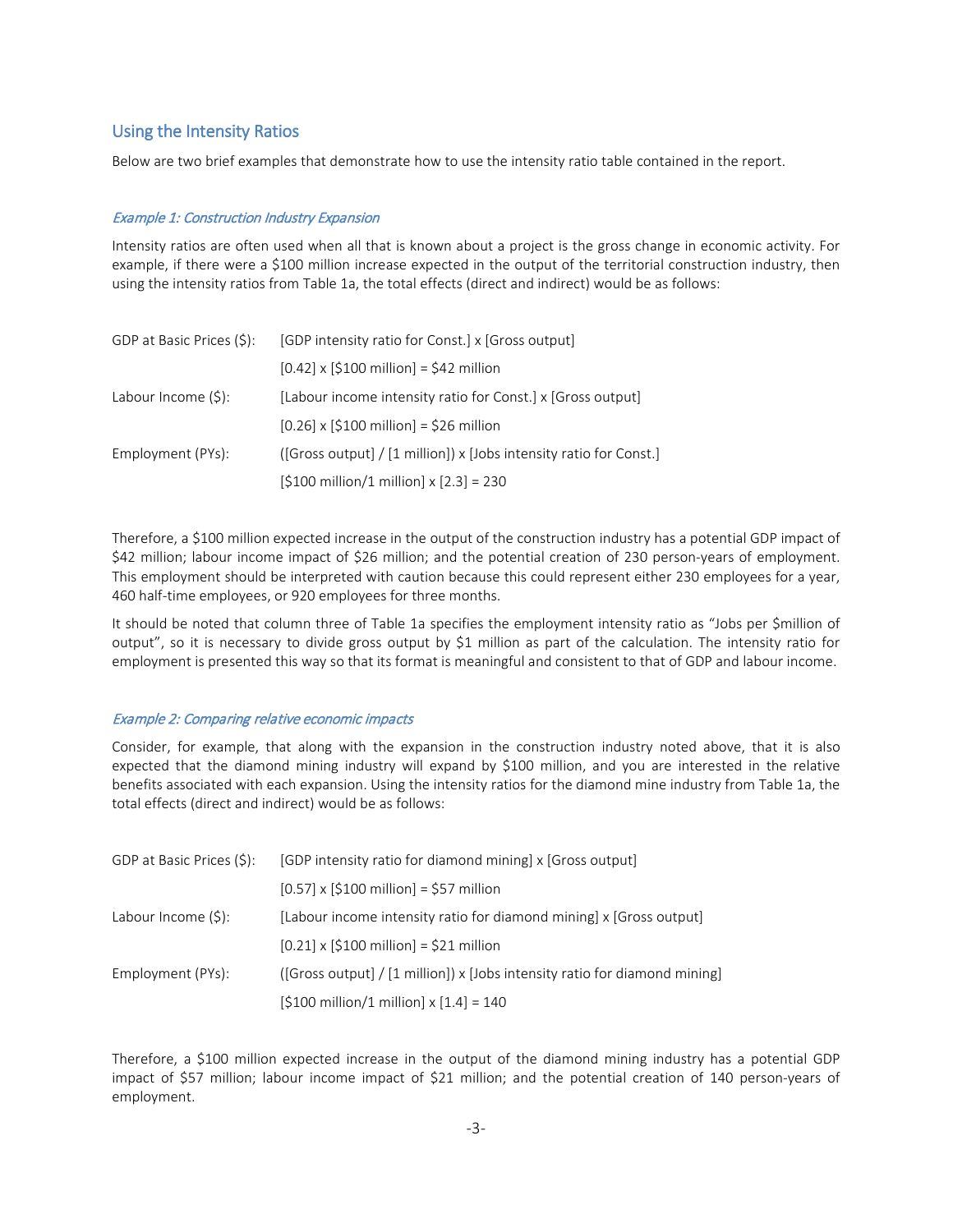In comparing the relative economic impacts of the two industrial expansions, we see that the diamond mining industry has a GDP impact that is \$15 million larger than the construction industry expansion. The construction industry expansion yields \$5 million more in labour income, and 90 more person-years of employment.

At this point, to more definitively gauge the relative economic benefits of the two expansions, one would have to consider (i) how many jobs, and associated labour income would flow to residents versus non-residents; and (ii) does the expansion impact resident businesses (which file tax returns in the NWT) in the two industries, or nonresident businesses.

### **Table 1a Goods Producing Industry Intensity Ratios Total Direct and Indirect Economic Impacts Northwest Territories, 2017**

|                                                       | GDP at<br><b>Basic Prices</b><br>per Dollar<br>of Output | Labour<br>Income<br>per Dollar<br>of Output | Jobs (PYs)<br>per \$million<br>of Output |
|-------------------------------------------------------|----------------------------------------------------------|---------------------------------------------|------------------------------------------|
| Agriculture, forestry, fishing and hunting            | 0.61                                                     | 0.39                                        | 6.3                                      |
| Crop and animal production                            | 0.62                                                     | 0.30                                        | 6.4                                      |
| Forestry and logging                                  | 0.34                                                     | 0.32                                        | 9.8                                      |
| Fishing, hunting and trapping                         | 0.56                                                     | 0.52                                        | 7.6                                      |
| Support activities for agriculture and forestry       | 0.73                                                     | 0.43                                        | 4.7                                      |
| Mining, quarrying, and oil and gas extraction         | 0.57                                                     | 0.24                                        | 1.5                                      |
| Oil and gas extraction                                | 0.60                                                     | 0.92                                        | 4.9                                      |
| Diamond mining                                        | 0.57                                                     | 0.21                                        | 1.4                                      |
| Support activities for mining, oil and gas extraction | 0.60                                                     | 0.56                                        | 3.9                                      |
| Utilities                                             | 0.63                                                     | 0.33                                        | 1.9                                      |
| Construction                                          | 0.42                                                     | 0.26                                        | 2.3                                      |
| Residential building construction                     | 0.47                                                     | 0.18                                        | 1.9                                      |
| Non-residential building construction                 | 0.27                                                     | 0.21                                        | 1.8                                      |
| Engineering construction                              | 0.41                                                     | 0.29                                        | 2.3                                      |
| Transportation Engineering Construction               | 0.48                                                     | 0.31                                        | 3.0                                      |
| Repair and other construction                         | 0.50                                                     | 0.27                                        | 2.6                                      |
| Manufacturing                                         | 0.54                                                     | 0.30                                        | 3.6                                      |